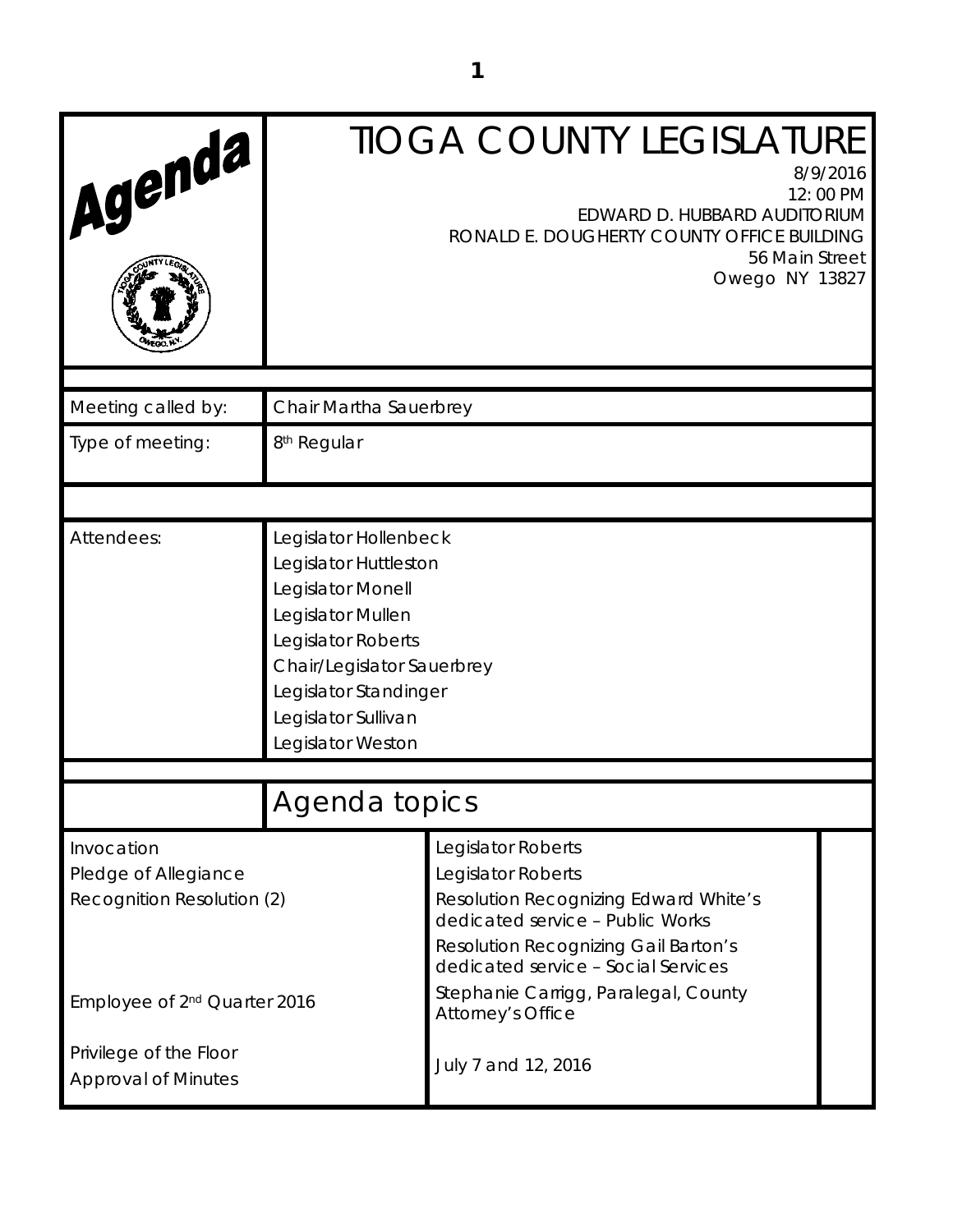| Petitions, Communications & Notices<br>Appointments/Reappointments |                     |                                                                                                                                                                          |
|--------------------------------------------------------------------|---------------------|--------------------------------------------------------------------------------------------------------------------------------------------------------------------------|
| <b>Reports Standing/Special Committees</b>                         |                     |                                                                                                                                                                          |
| <b>RESOLUTIONS:</b>                                                |                     | 1. Appropriation of Funds Public Health                                                                                                                                  |
|                                                                    |                     | 2. Award Construction Tioga County Court Annex flooring and<br>request contingency funds                                                                                 |
|                                                                    |                     | 3. Authorize and Fund purchase of Microsoft Windows Server<br>and Microsoft Office Software Licenses from Software<br><b>Reserve Account</b>                             |
|                                                                    |                     | 4. Authorize to hold Joint Auction with Broome County                                                                                                                    |
|                                                                    |                     | 5. Execute Permanent Facilities Easement with Shawn and<br>Suzette Fahey, LLC                                                                                            |
|                                                                    |                     | 6. Authorize the Submission of 2016-2017 PSAP Operations Grant                                                                                                           |
|                                                                    |                     | 7. Award Contract to Blue Wing for Interoperable Radio Grant<br>Project Management Consultant                                                                            |
|                                                                    | (Fire)              | 8. Authorize Filing of Report of Public Safety Officer Death Form                                                                                                        |
|                                                                    |                     | 9. Contract with Employee Network, Inc. (ENI) for Employee<br>Assistance Program                                                                                         |
|                                                                    | Services            | 10. Authorize Appointment of Deputy Commissioner of Social<br>Services; Grant Leave of Absence Department of Social                                                      |
|                                                                    |                     | 11. Increase Hours worked for Deputy Director of Emergency<br>Preparedness; Emergency Management Office                                                                  |
|                                                                    | <b>Public Works</b> | 12. Authorization to abolish one (1) vacant Account Clerk-Typist<br>position and Create one (1) Senior Account Clerk-Typist                                              |
|                                                                    |                     | 13. Authorize the Reclassification of Certified Alcohol & Drug<br>Counselor Position to Senior Certified Alcohol & Drug<br><b>Counselor Department of Mental Hygiene</b> |
|                                                                    | and                 | 14. Create and Fill Seasonal Social Welfare Examiner Positions<br>Seasonal Typist Position for the<br>HEAP<br>Program<br>Department of Social Services                   |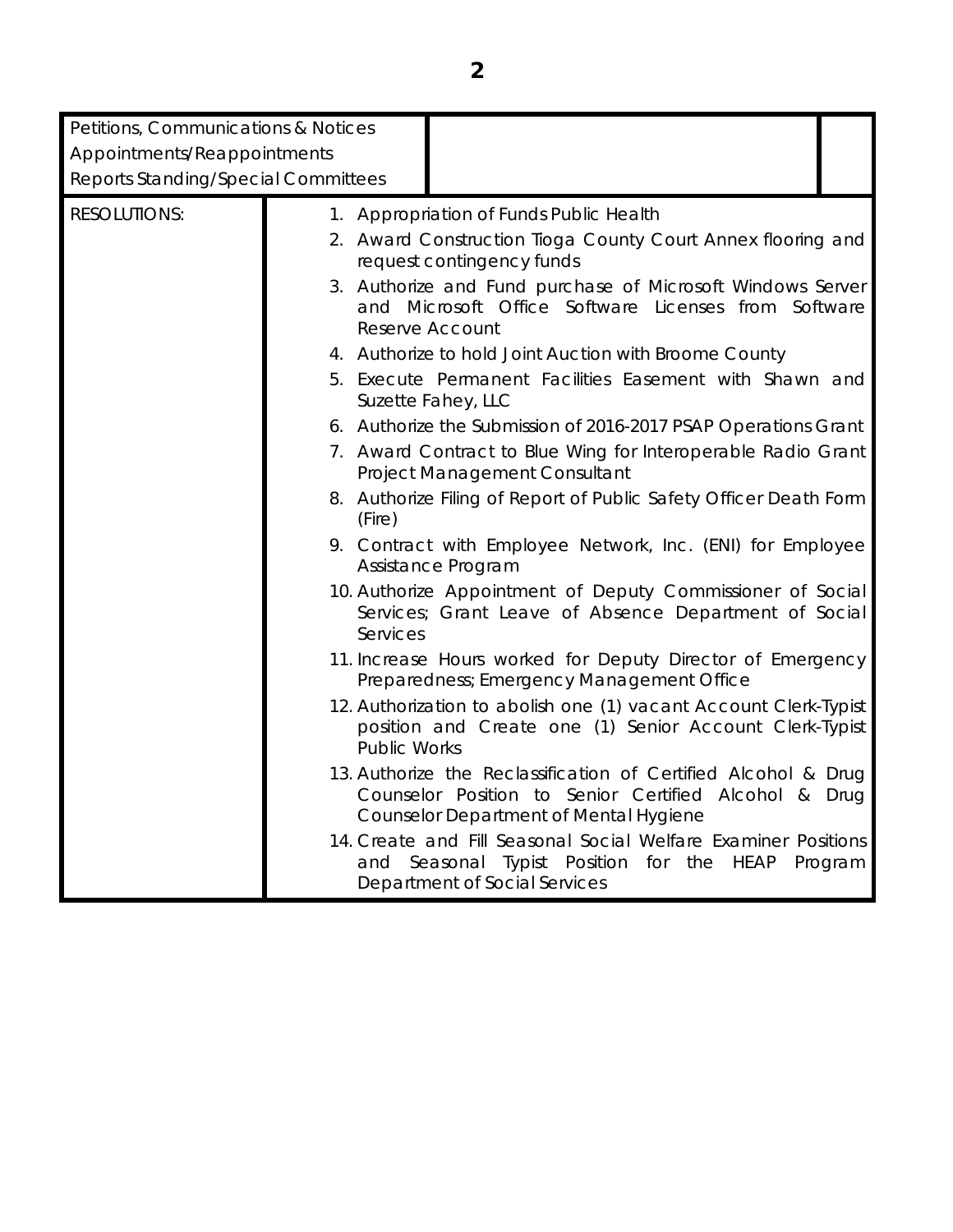REFERRED TO: PUBLIC WORKS

RESOLUTION NO. -16 RESOLUTION RECOGNIZING EDWARD WHITE'S 24 YEARS OF DEDICATED SERVICE TO TIOGA COUNTY

WHEREAS: Edward White started his employment with Tioga County as a Laborer July 13, 1992 and worked his way up to Heavy Equipment Operator III; and

WHEREAS: Edward White has been very dedicated and loyal in the performance of his duties and responsibilities during the past 24 years to the Public Works Department; and

WHEREAS: Mr. White will retire on July 31, 2016; therefore be it

RESOLVED: That the Tioga County Legislature, on its own behalf, as well as on behalf of the citizens of Tioga County, express sincere gratitude to Edward White for his 24 years of dedicated and loyal service to the residents of Tioga County; and be it further

RESOLVED: That this resolution be spread upon the minutes of this meeting and a certified copy be presented to this outstanding employee, Edward White.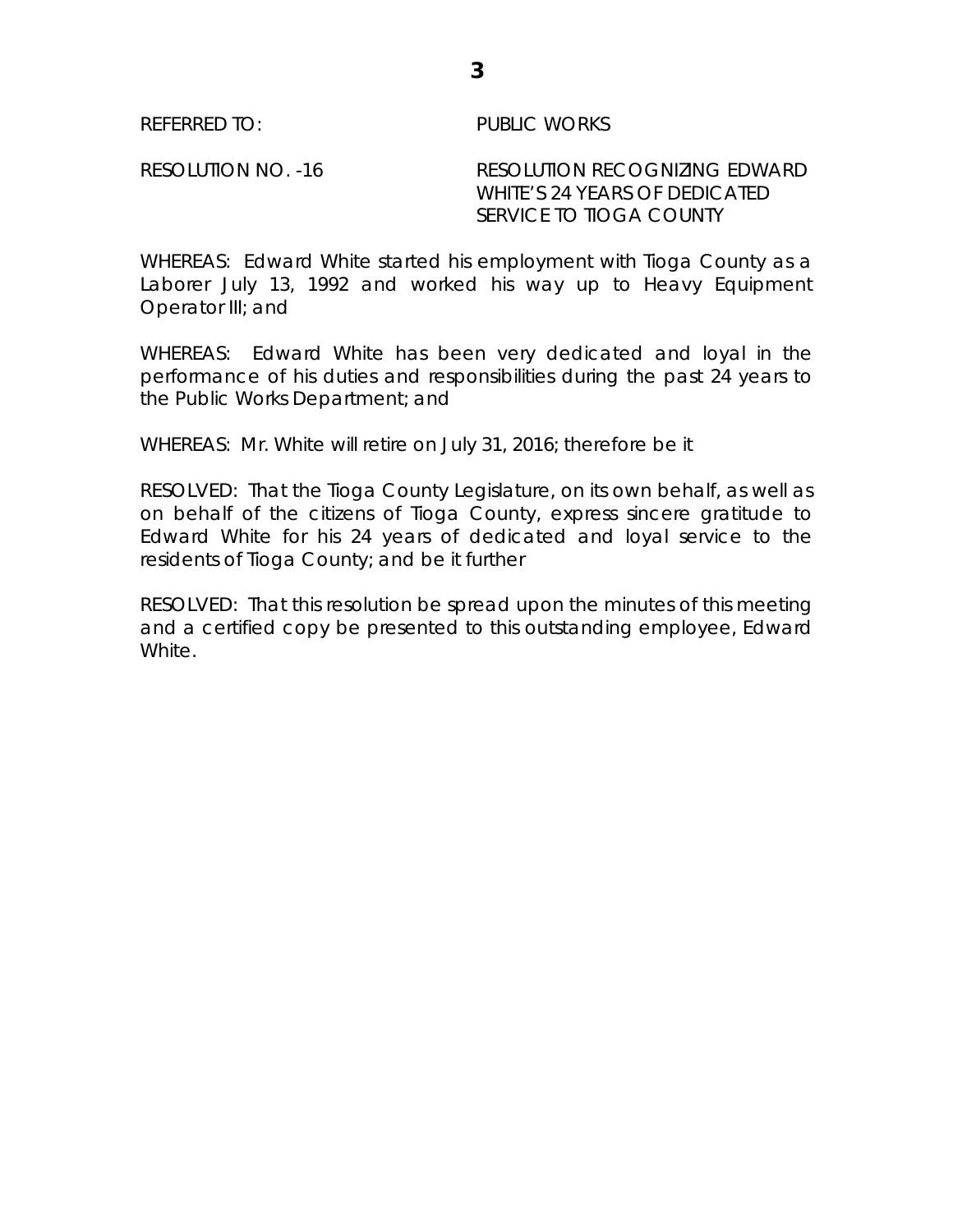# REFERRED TO: HEALTH & HUMAN SERVICES COMMITTEE

RESOLUTION NO. -16 RECOGNIZE GAIL BARTON DEPARTMENT OF SOCIAL SERVICES

WHEREAS: Gail Barton began her career with the Tioga County Department of Social Services on June 6, 1977 as a Social Services Examiner, and was promoted to Case Worker on May 22, 1978, and was promoted to Grade B Supervisor on November 1, 1982, and was promoted to Director of Social Services on February 17, 1989; and

WHEREAS: Gail Barton was appointed Deputy Commissioner on March 27, 2000; and

WHEREAS: Gail Barton served as Acting Commissioner of the Tioga County Department of Social Services from December 30, 2002 to January 20, 2003; and

WHEREAS: Gail Barton was again appointed Deputy Commissioner on January 21, 2003; and

WHEREAS: Gail Barton has been a dedicated and loyal employee for over thirty-nine years, with over twenty-seven of those years in the role of Director of Social Services and Deputy Commissioner; and

WHEREAS: Gail Barton's experience, expertise and strong work ethic has consistently placed Tioga County as a top performer in Child Welfare outcomes across the State of New York, working diligently with her staff to keep children and adults safe and promote family well-being; and

WHEREAS: Gail Barton has served on numerous community Boards during her tenure including Tioga County Cornell Cooperative Extension, Tioga County Rural Ministry, Tioga Opportunities, Tioga County Community Services Board, The Family and Children's Society and Family Enrichment Network; and

WHEREAS: Gail Barton was selected as Tioga County Employee of the Year in 1998; and

WHEREAS: Gail Barton has worked tirelessly throughout her thirty-nine year career with Tioga County, promoting innovative and effective Child Welfare programming that has improved the lives of countless children and families throughout the County; and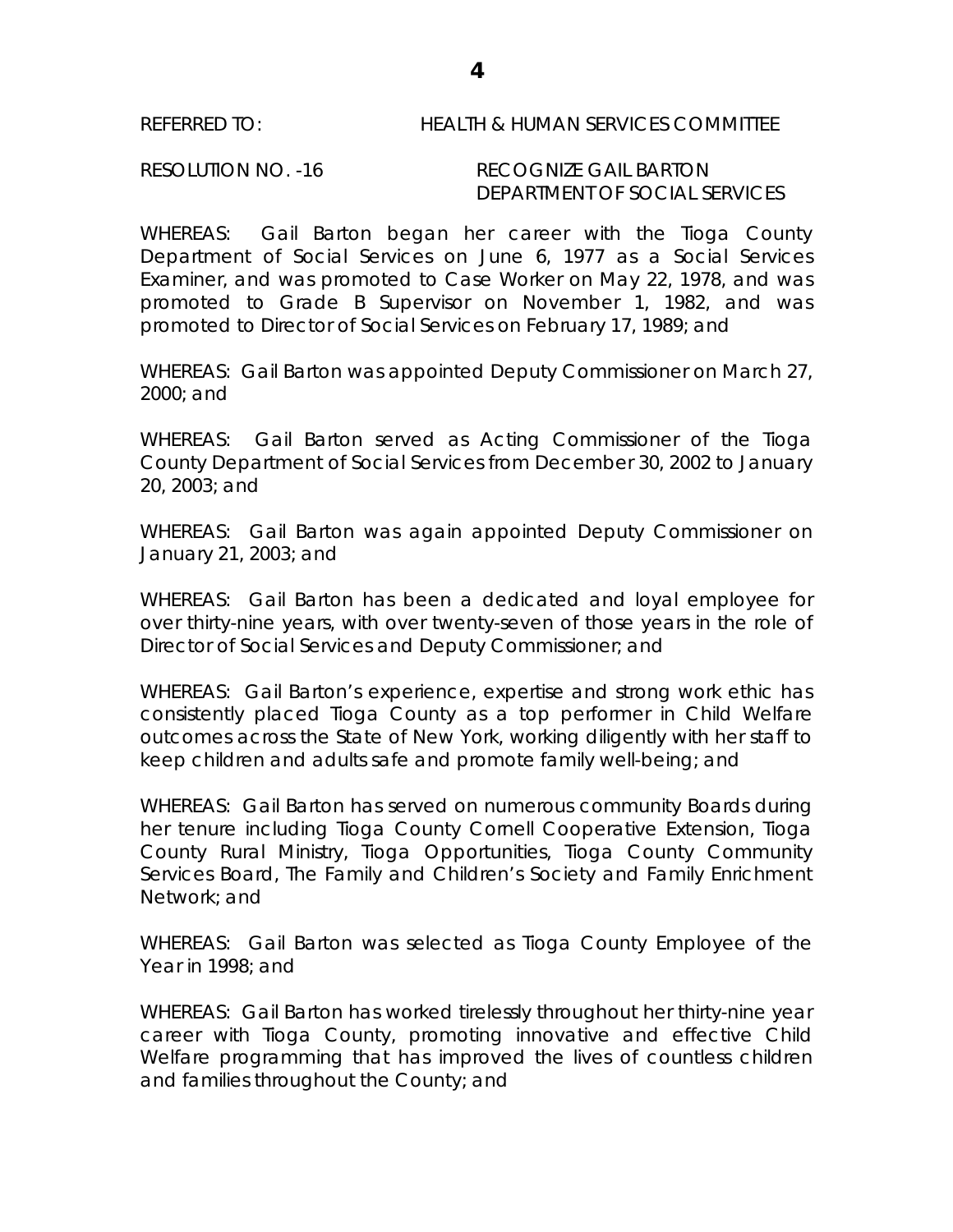WHEREAS: Gail Barton will retire on August 31, 2016; now therefore be it

RESOLVED: That the Tioga County Legislature, on its own behalf, as well as on behalf of the citizens of Tioga County, express sincere gratitude to Gail Barton for her thirty-nine years of dedicated and loyal service to the Tioga County Department of Social Services and its most vulnerable citizens; and be it further

RESOLVED: That this resolution be spread upon the minutes of this meeting and a certified copy be presented to this loyal, dedicated and outstanding employee, Gail Barton.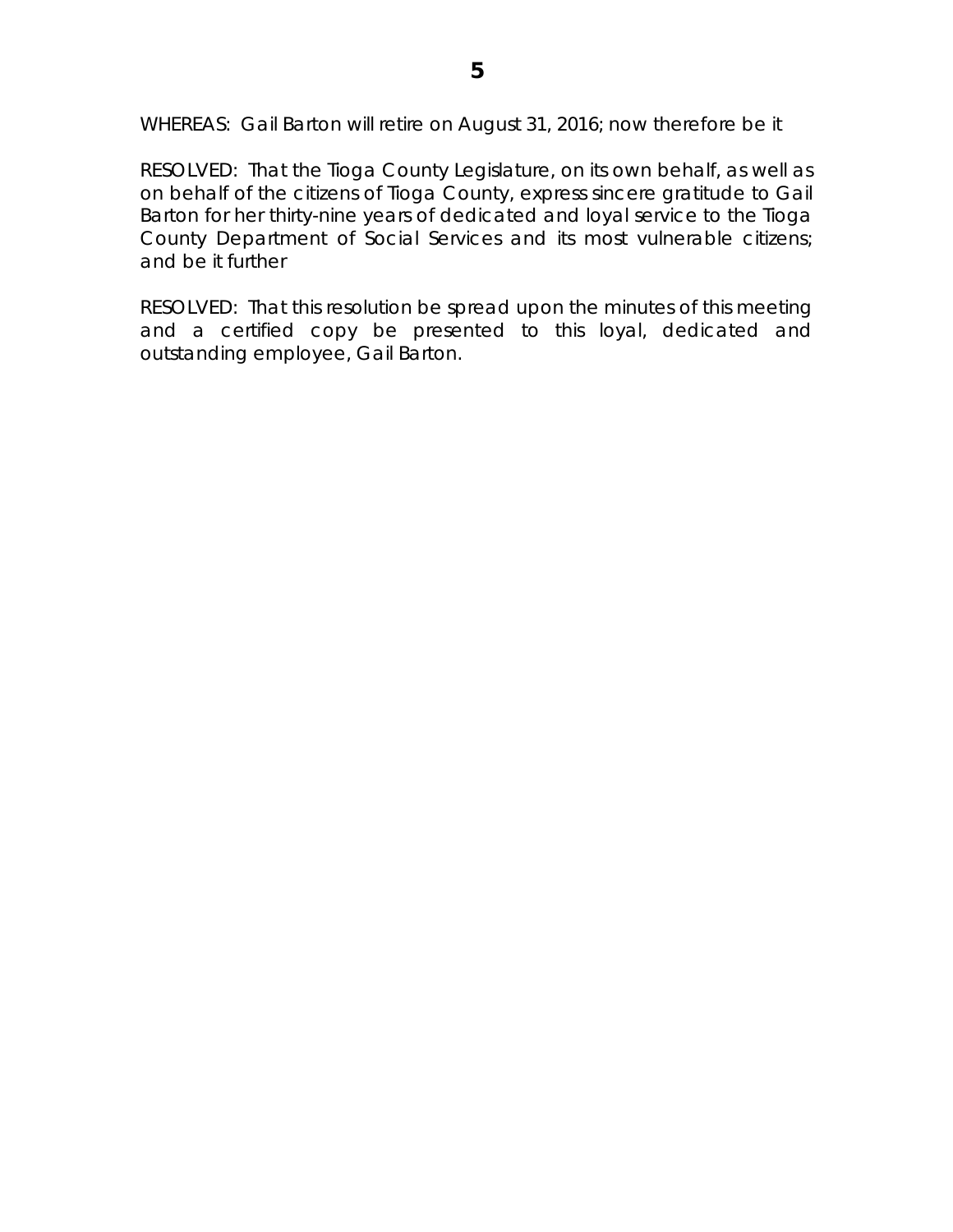| REFERRED TO: | HEALTH & HUMAN SERVICES COMMITTEE |
|--------------|-----------------------------------|
|              | <b>FINANCE COMMITTEE</b>          |
|              |                                   |

RESOLUTION NO. -16 APPROPRIATION OF FUNDS PUBLIC HEALTH

WHEREAS: Tioga County Public Health has been awarded funding from NYSDOH for Public Health Emergency Preparedness and Response for Ebola-related efforts; and

WHEREAS: Appropriation of Funds requires Legislative approval; therefore be it

RESOLVED: That funding be appropriated as follows:

From: A4070 434820 State Aid: Disease Control \$ 22,500

To: A4070 540595 Disease Control: Services Rendered \$ 22,500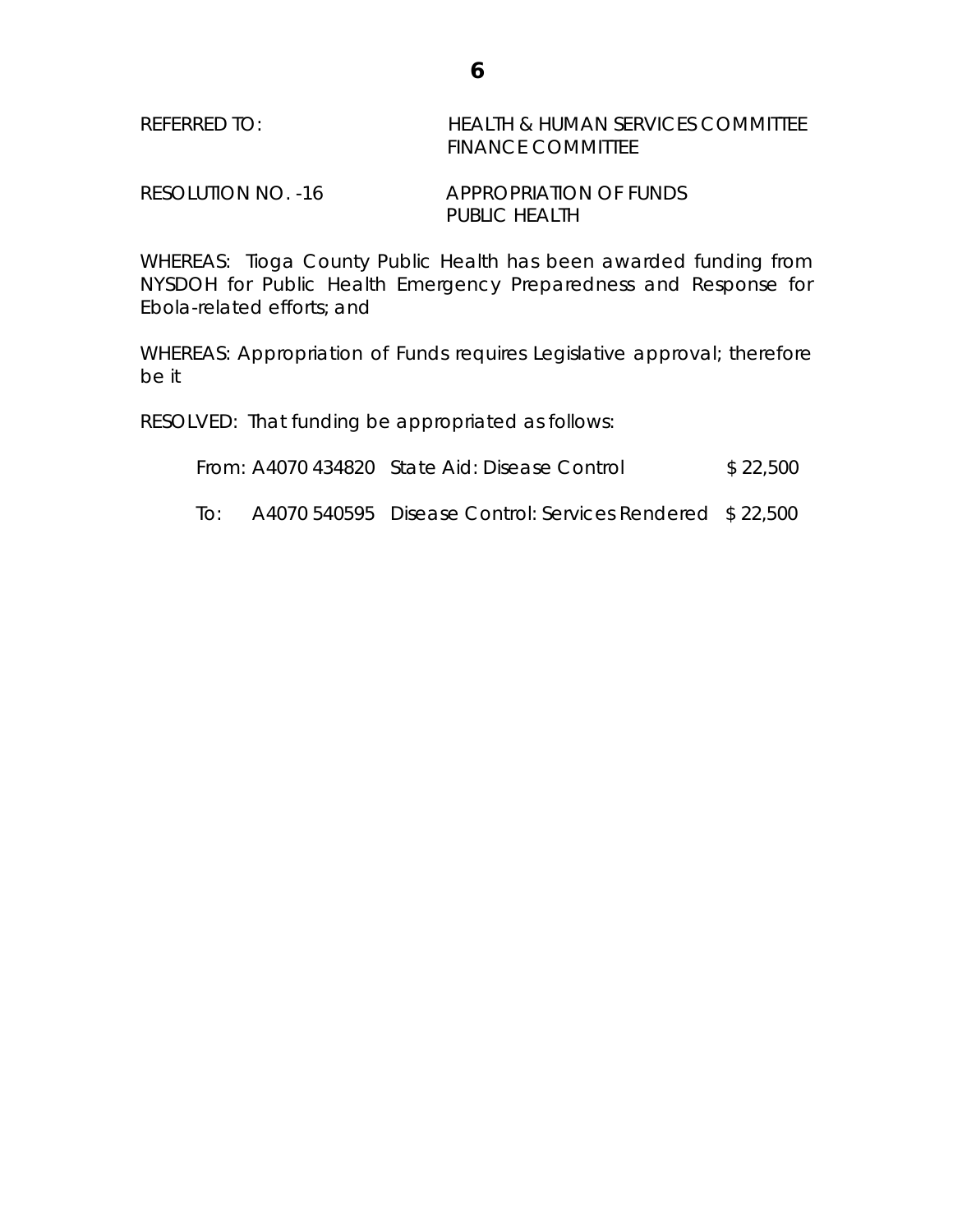REFERRED TO: PUBLIC WORKS

RESOLUTION NO. -16 AWARD CONSTRUCTION TIOGA COUNTY COURT ANNEX FLOORING AND REQUEST CONTINGENCY FUNDS

WHEREAS: Barton & Loguidice was hired to design repairs to the first floor of the Court Annex, located at 20 Court Street, refer to Resolution 60-16; and

WHEREAS: Due to this being an unforeseen issue the Department of Public Works did not budget for this repair; and

WHEREAS: The Commissioner of Public Works received sealed bids on July 28, 2016 and the bids came in as follows:

| Lee Contracting Services  | \$67,000.00 |
|---------------------------|-------------|
| T.J. Madison Construction | \$82,000.00 |
| Elmira Structures, Inc.   | \$65,800.00 |

Therefore be it

RESOLVED: That the Tioga County Legislature authorizes construction for these repairs to the lowest bidder Elmira Structures, Inc., 66 Philo Road, Elmira, NY 14903 not to exceed \$65,800.00; and be it further

RESOLVED: That the Tioga County Legislature authorizes a transfer as follows:

| To: | From: A1990 540715 Contingency Account<br>A9950 593715 Transfer to Capital | \$65,800<br>\$65,800 |
|-----|----------------------------------------------------------------------------|----------------------|
|     | From: H1620 450310 Capital Transfer<br>To: H1620 520927 Court Annex        | \$65,800<br>\$65,800 |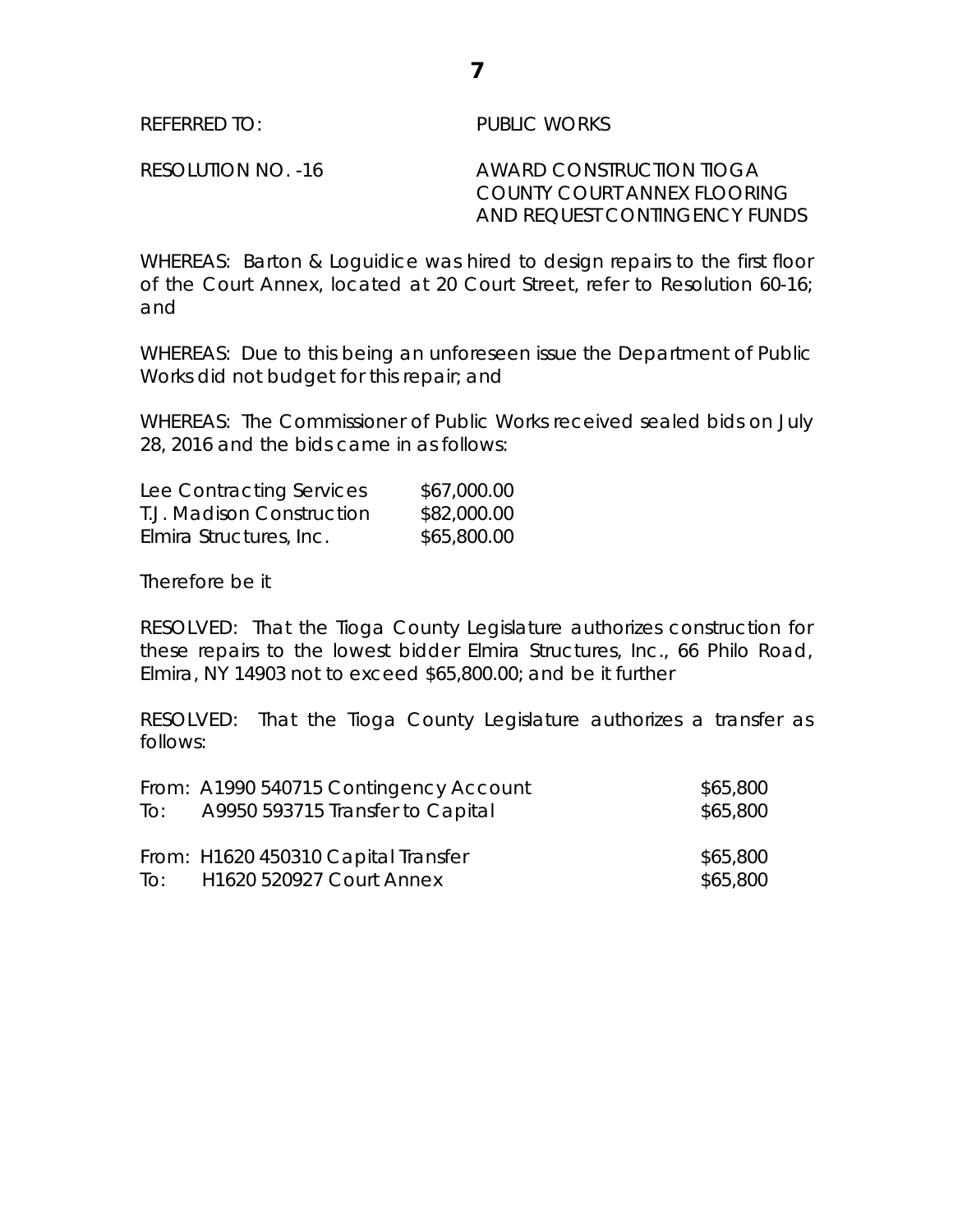REFERRED TO: FINANCE/LEGAL

RESOLUTION NO. -16 AUTHORIZE AND FUND PURCHASE OF MICROSOFT WINDOWS SERVER AND MICROSOFT OFFICE SOFTWARE LICENSES FROM SOFTWARE RESERVE ACCOUNT

WHEREAS: The Tioga County Legislature recognizes the importance of County infrastructure; and

WHEREAS: The County utilizes Microsoft desktop and server software for critical daily operations; and

WHEREAS: The ITCS Director has evaluated the current Microsoft licensing needs and determined a need to purchase new Microsoft software licenses; therefore be it

RESOLVED: That the Tioga County Legislature authorizes the payment of software fees in the amount of \$136,607.14 to Dell, the holder of the Microsoft NYS OGS contract for software purchases from the Capital Software Reserve Fund for the purchase of Microsoft Windows Server licenses and Microsoft Office licenses; and be it further

RESOLVED: That the following funds be transferred:

| FROM: H387804 Capital Software Reserve Fund | \$136,607.14 |
|---------------------------------------------|--------------|
|---------------------------------------------|--------------|

TO: H1680-520620 Information Technology Capital Account \$136,607.14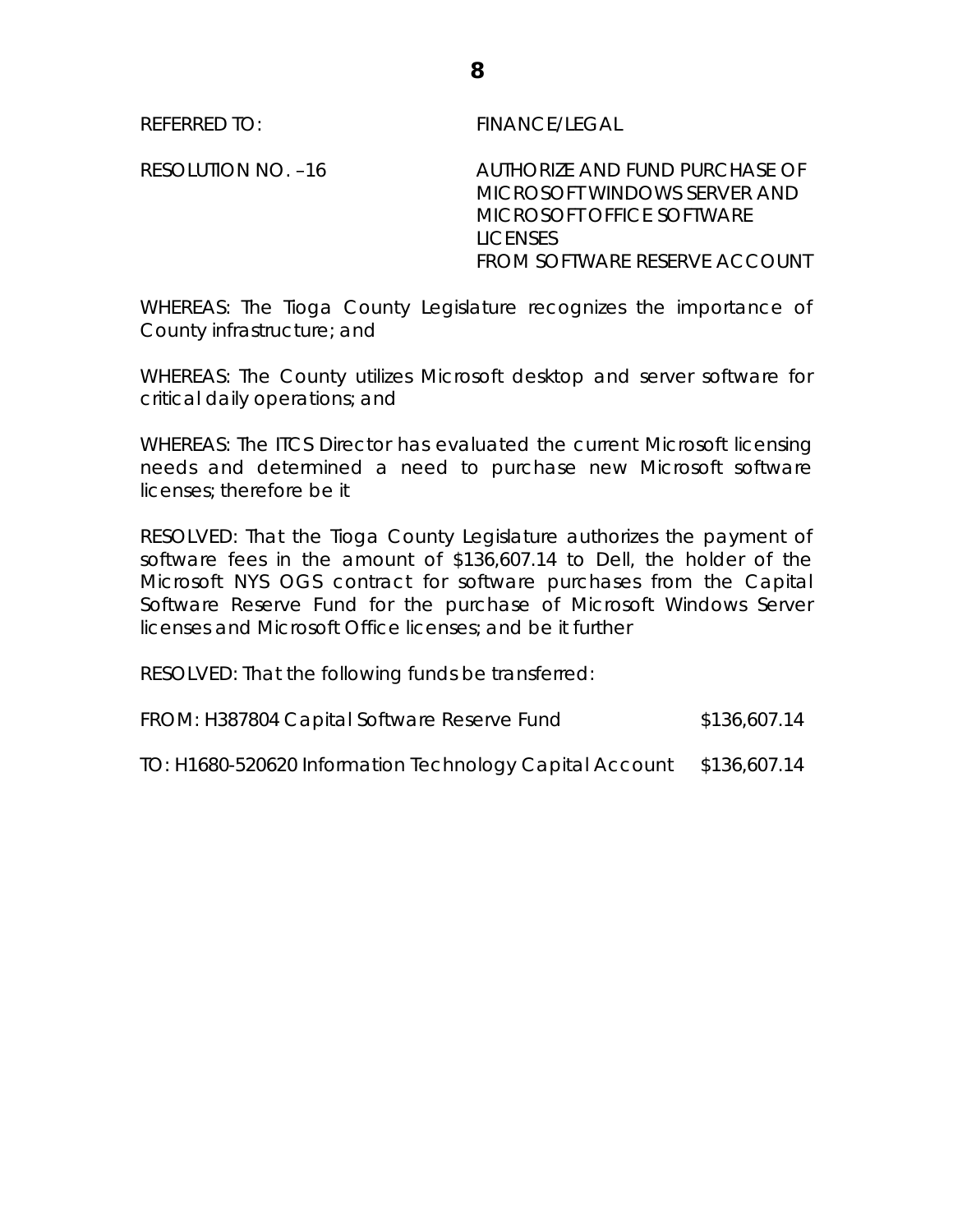### REFERRED TO: PUBLIC WORKS

RESOLUTION NO. -16 AUTHORIZE TO HOLD JOINT AUCTION WITH BROOME COUNTY

WHEREAS: Broome County has offered Tioga County the ability to rejoin them with a joint auction for surplus property; and

WHEREAS: Broome County has contracted Mel Manasse & Son Auctioneers for Saturday, September 24, 2016 @ 10:00 AM; therefore be it

RESOLVED: That the Tioga County Legislature authorizes the auction for surplus properties to be held in conjunction with Broome County on Saturday, September 24, 2016 @ 10:00 AM; and be it further

RESOLVED: That Tioga County's auction for surplus properties will be held at Broome County Highway Dept., 47 Thomas St., Chenango Bridge, NY 13745 and 0% Commission of the proceeds will be charged to the seller.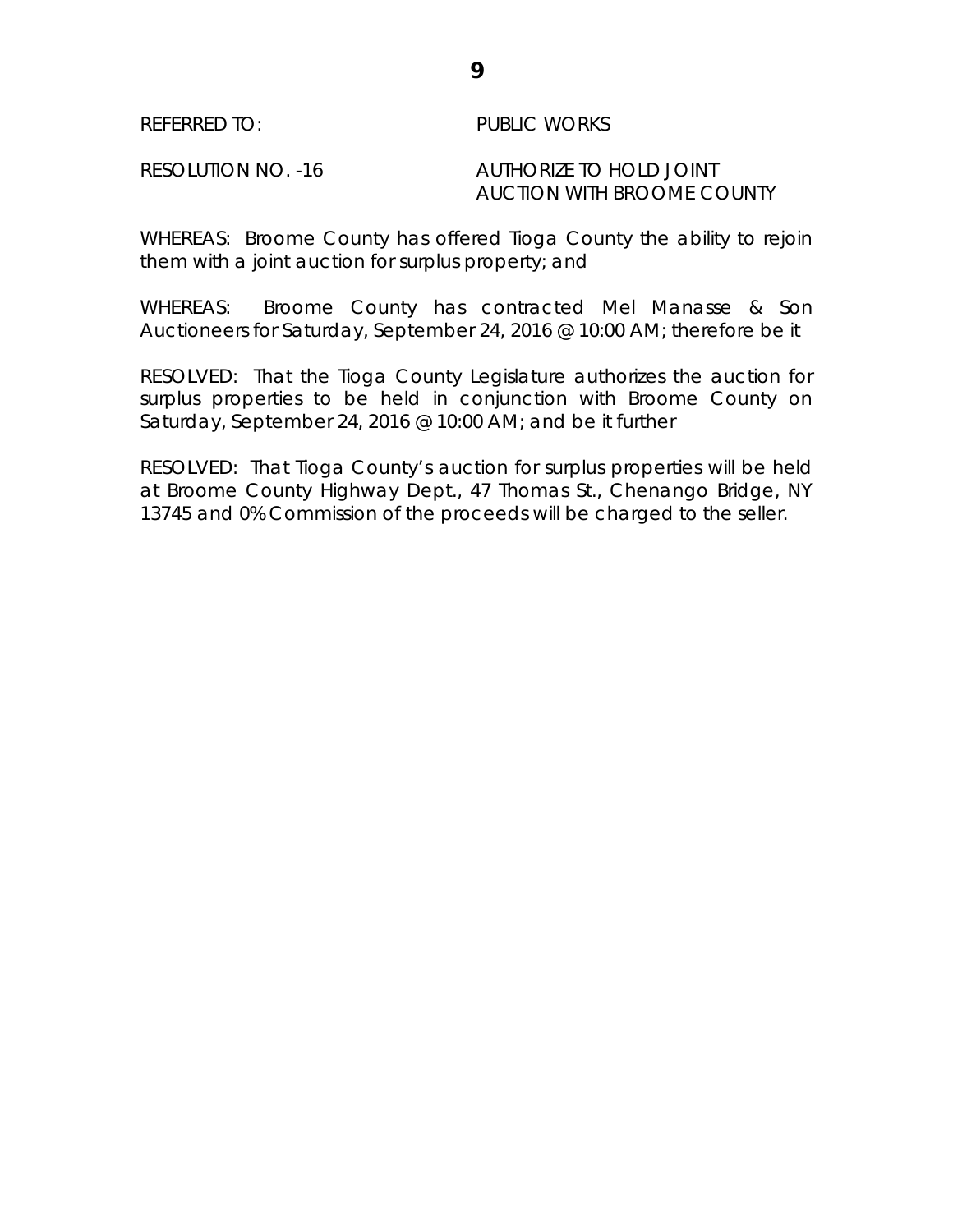# RESOLUTION NO. -16 EXECUTE PERMANENT FACILITIES EASEMENT WITH SHAWN AND SUZETTE FAHEY, LLC

WHEREAS: The Department of Public Works would like to improve the lighting in the Courthouse parking lot located at Park Street, in the Village of Owego; and

WHEREAS: Shawn and Suzette Fahey, LLC would like to improve the lighting in their parking lot located adjacent to the Courthouse parking lot; and

WHEREAS: Shawn and Suzette Fahey, LLC are willing to allow Tioga County to remove two existing light poles and fixtures from their land and install two new light poles in approximately the same location; and

WHEREAS: Shawn and Suzette Fahey, LLC wish to grant a permanent facilities easement to Tioga County for said purpose; therefore be it

RESOLVED: That the Chair of the Legislature is authorized to sign said permanent facilities easement between Shawn and Suzette Fahey, LLC and Tioga County.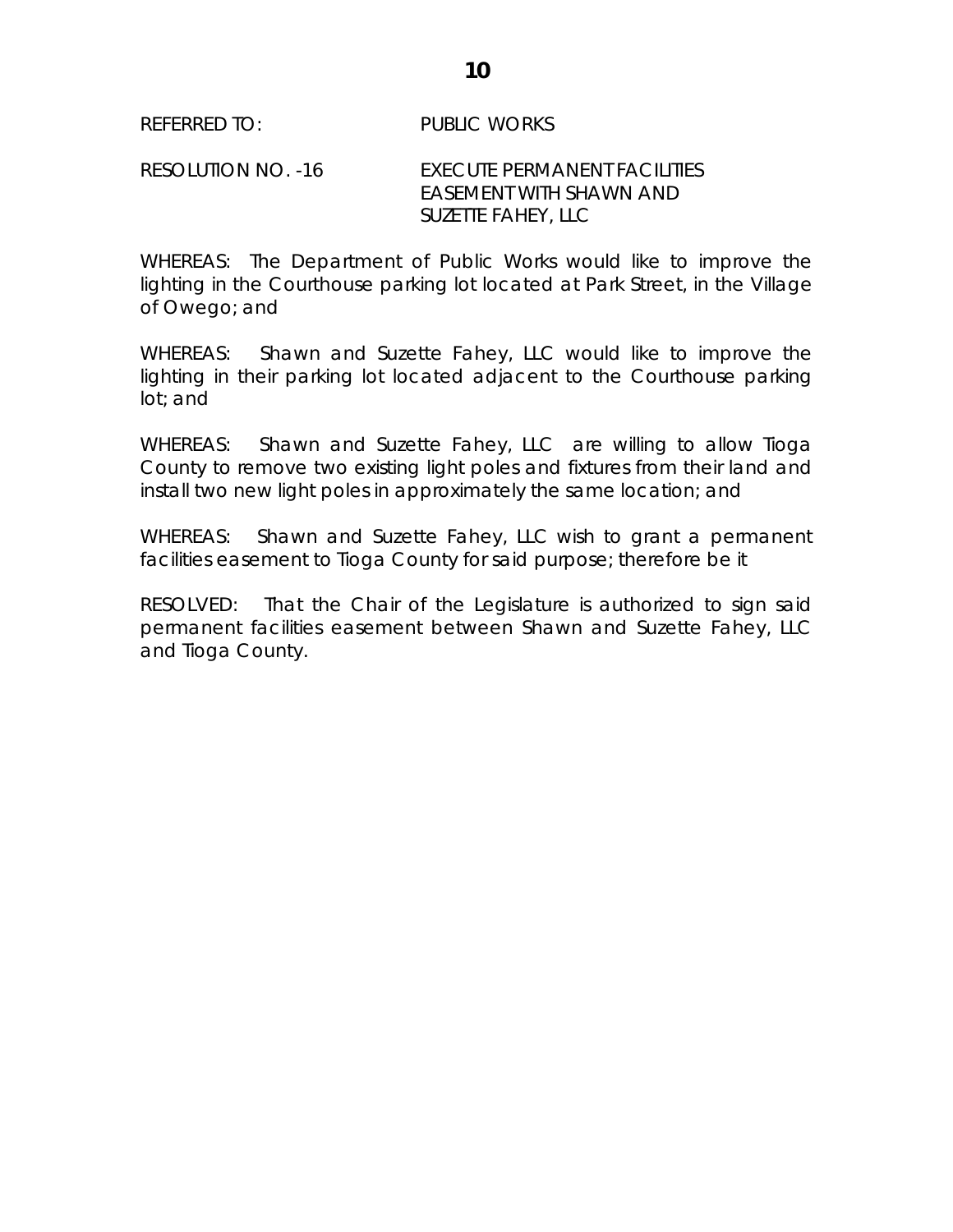REFERRED TO: PUBLIC SAFETY COMMITTEE

RESOLUTION NO. -16 AUTHORIZE THE SUBMISSION OF 2016-2017 PSAP OPERATIONS GRANT

WHEREAS: The NYS Office of Interoperable and Emergency Communications has announced PSAP (Public Safety Answering Point) Operations grant funding; and

WHEREAS: Applications for this grant are required to be submitted in August; and

WHEREAS: County Policy #47 requires that a resolution be approved before any such grant application be submitted; therefore be it

RESOLVED: That the Tioga County Sheriff's Office be authorized to submit the appropriate grant application for the purpose of securing this funding, and authorizes the Chair of the Legislature to sign such application.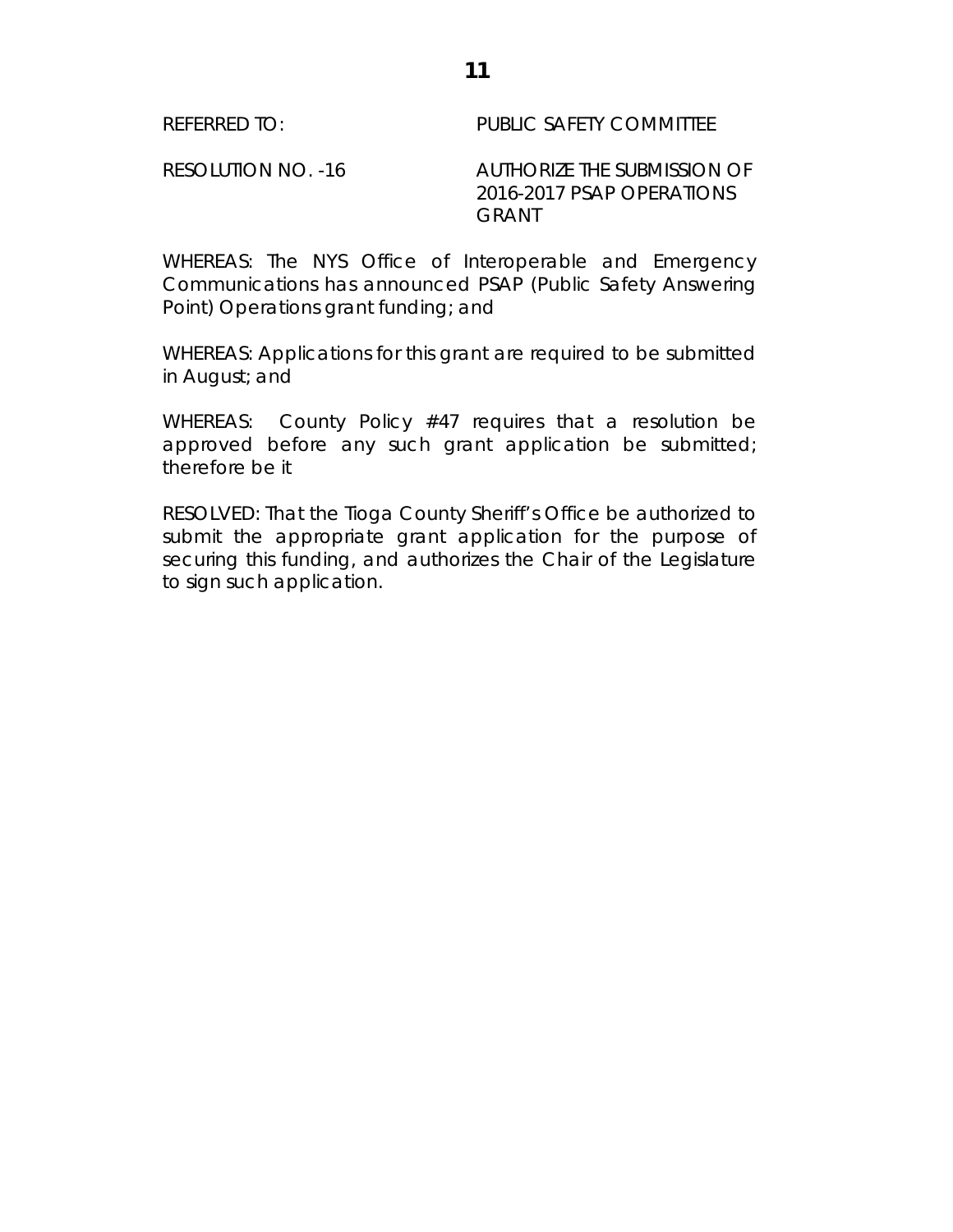# RESOLUTION NO. AWARD CONTRACT TO BLUE WING FOR INTEROPERABLE RADIO GRANT PROJECT MANAGEMENT CONSULTANT

WHEREAS: The Tioga County Bureau of Fire submitted an Invitation for Proposal dated November 9, 2015 seeking proposals for consultant services for the Interoperable Radio Grant Project; and

WHEREAS: Proposals were received from Blue Wing and L.R. Kimball; and

WHEREAS: L. R. Kimball withdrew their proposal; and

WHEREAS: The County wishes to award the contract to Blue Wing; therefore be it

RESOLVED: That Tioga County awards the contract for the Interoperable Radio Grant Project Management Consultant to Blue Wing at a cost not to exceed \$198,000 and that the Chair of Legislature is authorized to execute a contract with Blue Wing for said services upon approval by the County Attorney; and be it further

RESOLVED: That funds be transferred as follows:

From: A3415-540140 2013 State Interoperable Comm \$198,000

To: A3415-540120 2013 State Interoperable Comm \$198,000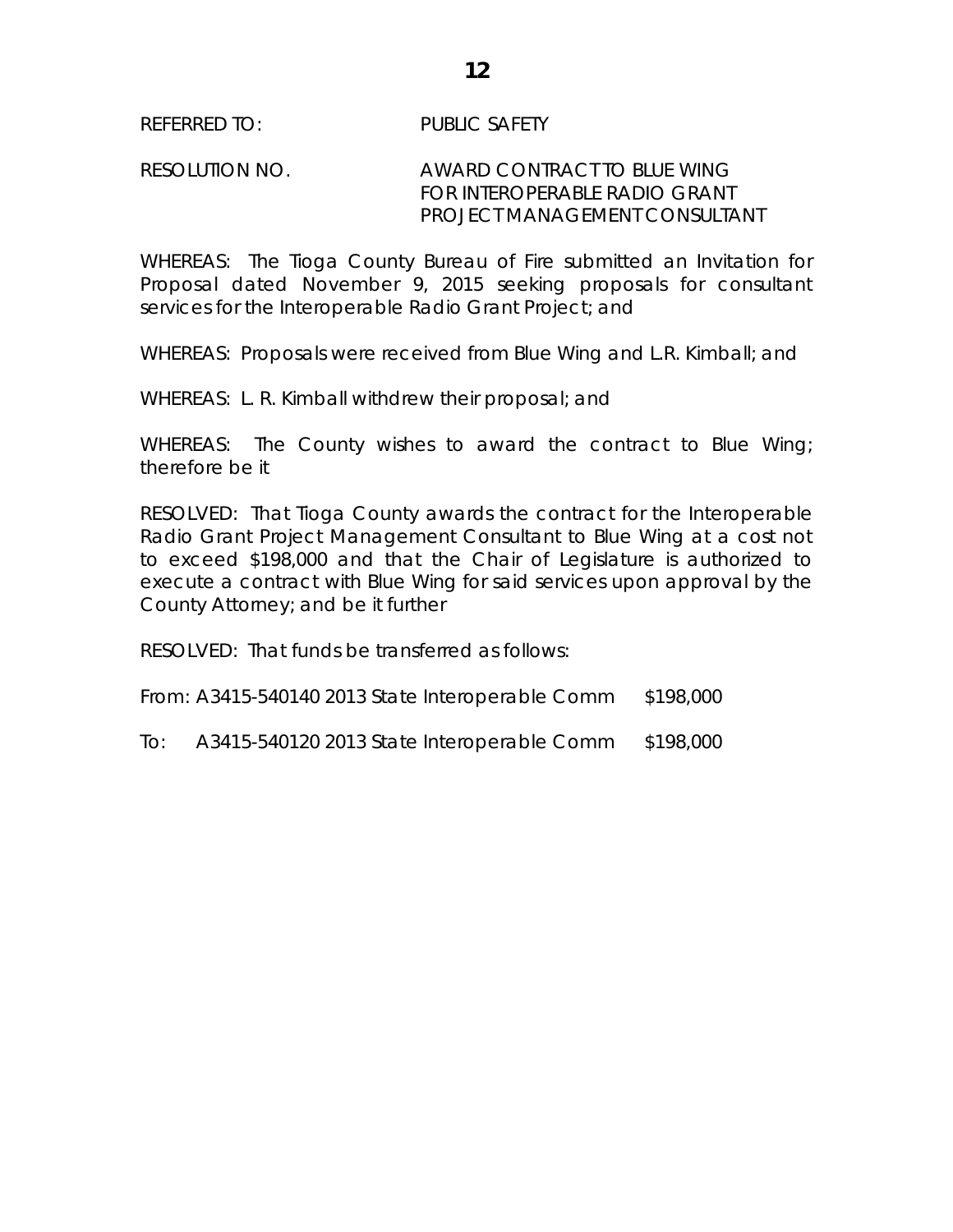REFERRED TO: The PUBLIC SAFETY COMMITTEE LEGISLATIVE WORKSESSION

RESOLUTION NO. -16 AUTHORIZE FILING OF REPORT OF PUBLIC SAFETY OFFICER DEATH FORM (FIRE)

WHEREAS: A tragic worksite accident resulted in the fatality of Fire Coordinator John Scott on July 20, 2016; and

WHEREAS: The U.S. Department of Justice Office offers a benefit to the families of Public Safety Officers killed while working; and

WHEREAS: The employer is required to file a report of the death using a prescribed form: *Report of Public Safety Officer Death* as the first step in the Application process; and

WHEREAS: The Tioga County Legislature is supportive of filing said form as it pertains to the accident on July 20, 2016; therefore be it

RESOLVED: That Martha Sauerbrey, Chair of the Tioga County Legislature is hereby authorized to sign and submit the Report of Public Safety Officer Death form relating to Fire Coordinator John Scott's death.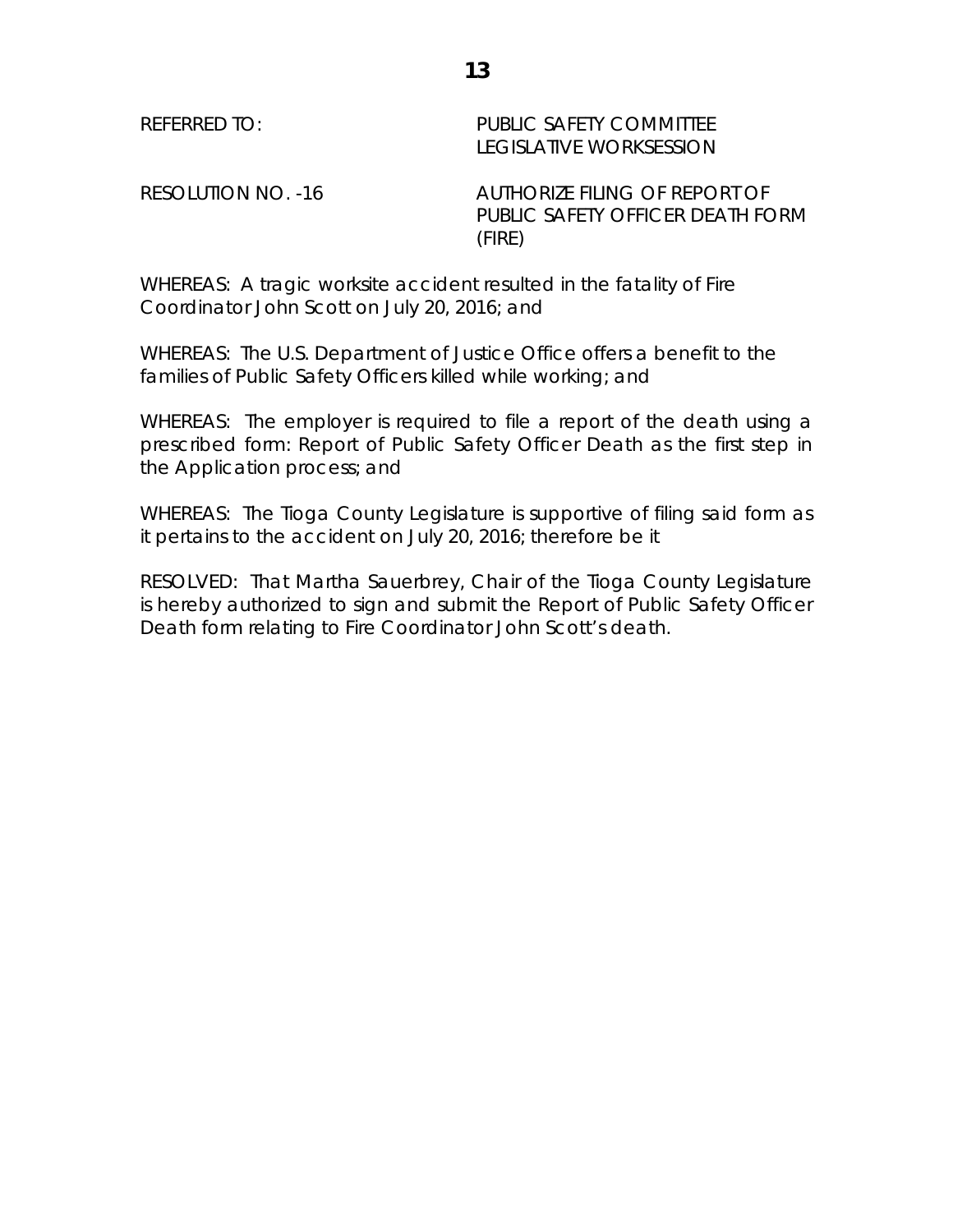RESOLUTION NO. -16 CONTRACT WITH EMPLOYEE NETWORK, INC. (ENI) FOR EMPLOYEE ASSISTANCE PROGRAM

WHEREAS: Tioga County employees are covered under an Employee Assistance Program (EAP) that is currently administered by Employee Network, Inc. (ENI); and

WHEREAS: ENI, a company that has been providing EAP services for over 30 years and who has other NYS public sector clients, has submitted a proposal to continue providing Tioga County's EAP for 2017 at the current rate of \$1.45/per covered employee per month; and

WHEREAS: ENI can continue to provide up to 8 in-person counseling sessions for eligible employees and members of their household, along with two hours of training per year, and two hours of critical incident stress debriefing; and

WHEREAS: ENI has multiple provider offices within the local region including some in Pennsylvania where employees are able to obtain services; and

WHEREAS: The EAP is a negotiated benefit for CSEA union employees; therefore be it

RESOLVED: That the Tioga County Legislature authorizes the Chair of the Legislature to enter into a contract with ENI, subject to review by the County Attorney, to administer our Employee Assistance Program for fulltime and part-time employees at a cost of \$1.45/per covered employee per month effective January 1, 2017 through December 31, 2017.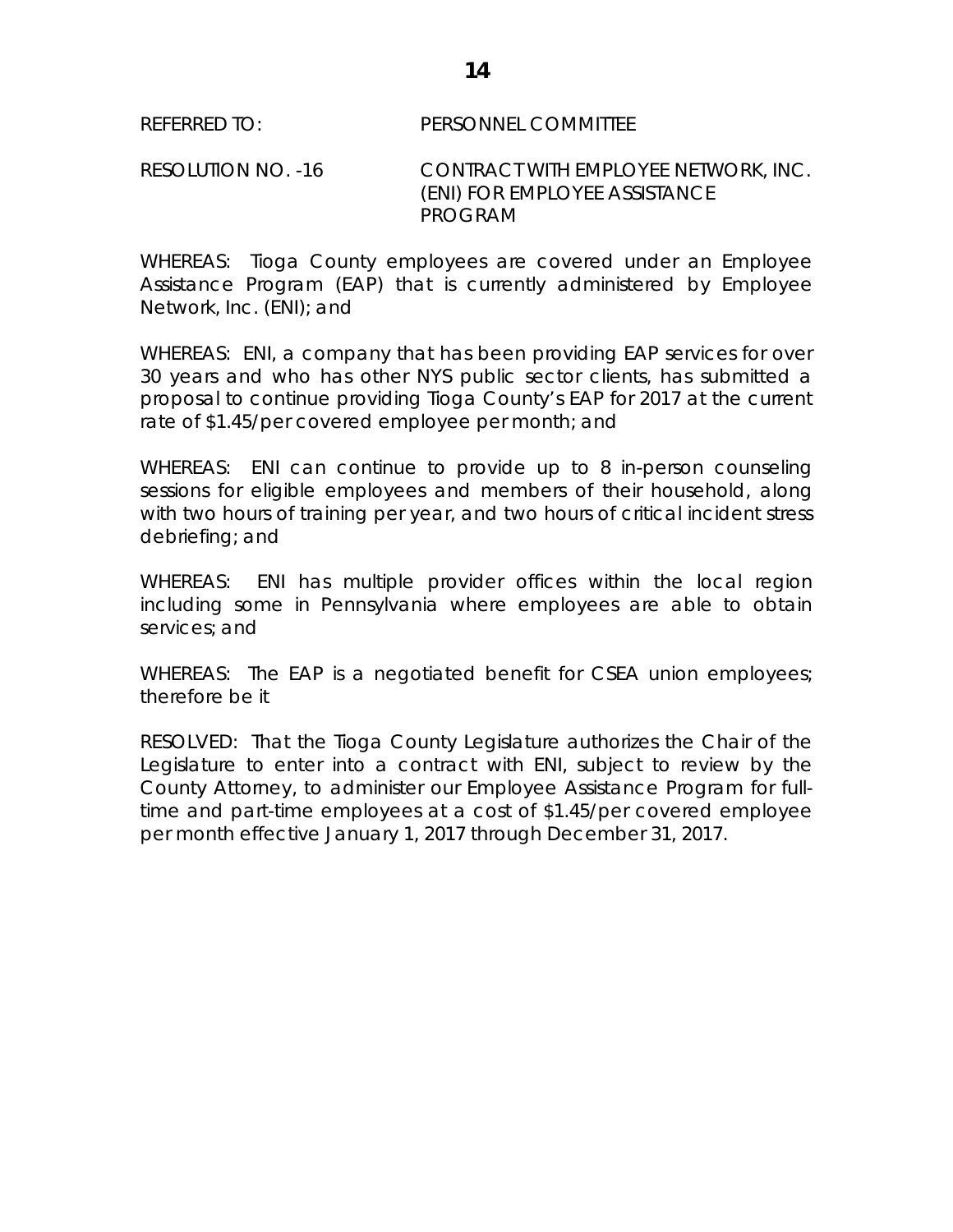| REFERRED TO:       | <b>HEALTH &amp; HUMAN SERVICES</b><br><b>COMMITTEE</b><br>PERSONNEL COMMITTEE                                                                                    |
|--------------------|------------------------------------------------------------------------------------------------------------------------------------------------------------------|
| RESOLUTION NO. -16 | <b>AUTHORIZE APPOINTMENT OF</b><br>DEPUTY COMMISSIONER OF<br><b>SOCIAL SERVICES: GRANT</b><br><b>LEAVE OF ABSENCE</b><br>DEPARTMENT OF SOCIAL<br><b>SERVICES</b> |

WHEREAS: Legislative approval is required for any appointment to a non-union position within Tioga County; and

WHEREAS: Gail Barton has announced that she will retire as Deputy Commissioner of Social Services effective August 29, 2016; and

WHEREAS: The Commissioner of Social Services would like to backfill this position from within his department; therefore be it

RESOLVED: That Gary Grant is appointed to the title of Deputy Commissioner of Social Services at an annual, non-union salary of \$73,275 effective September 1, 2016; and be it further

RESOLVED: That Mr. Grant shall be granted a leave of absence from his current position, Director of Administrative Services, for which he holds permanent competitive classified status; and be it further

RESOLVED: That, until further notice, the vacant Director of Administrative Services position shall be left vacant and unfunded effective September 1, 2016.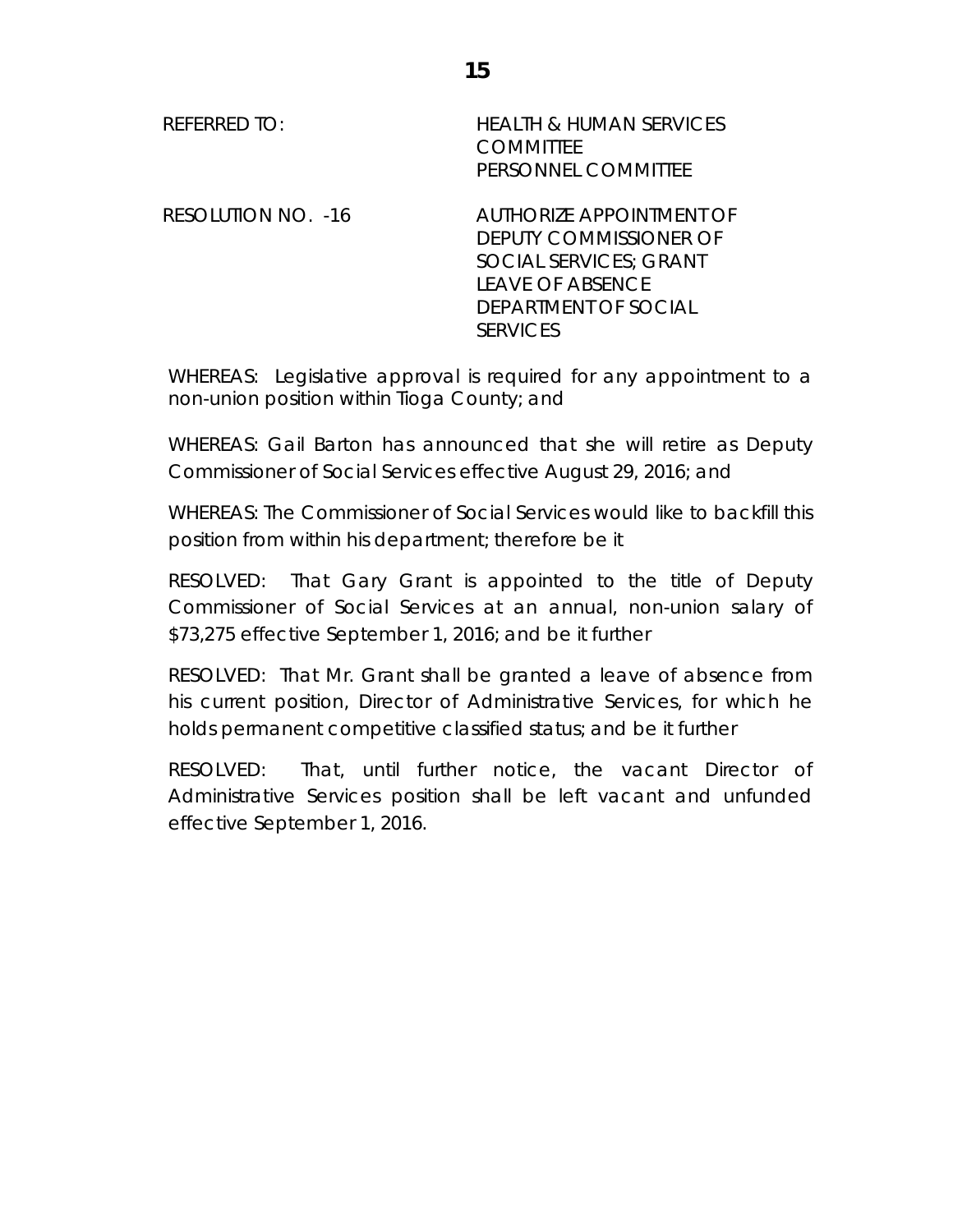WHEREAS: The Tioga County Emergency Management Office has a need to temporarily increase the hours worked for the Deputy Director of Emergency Preparedness from 8 hours per week to 17 hours per week during the period 7/9/16 to 9/2/16; and

EMERGENCY MANAGEMENT OFFICE

WHEREAS: The Tioga County Emergency Management Office has sufficient funds in account A3640.510020 to cover said expense; therefore be it

RESOLVED: That the Tioga County Legislature authorizes the temporary increase in hours for the Deputy Director of Emergency Preparedness to 17 hours per week at her current rate of pay for a cost not to exceed \$1,185 for the period 7/9/16 to 9/2/16.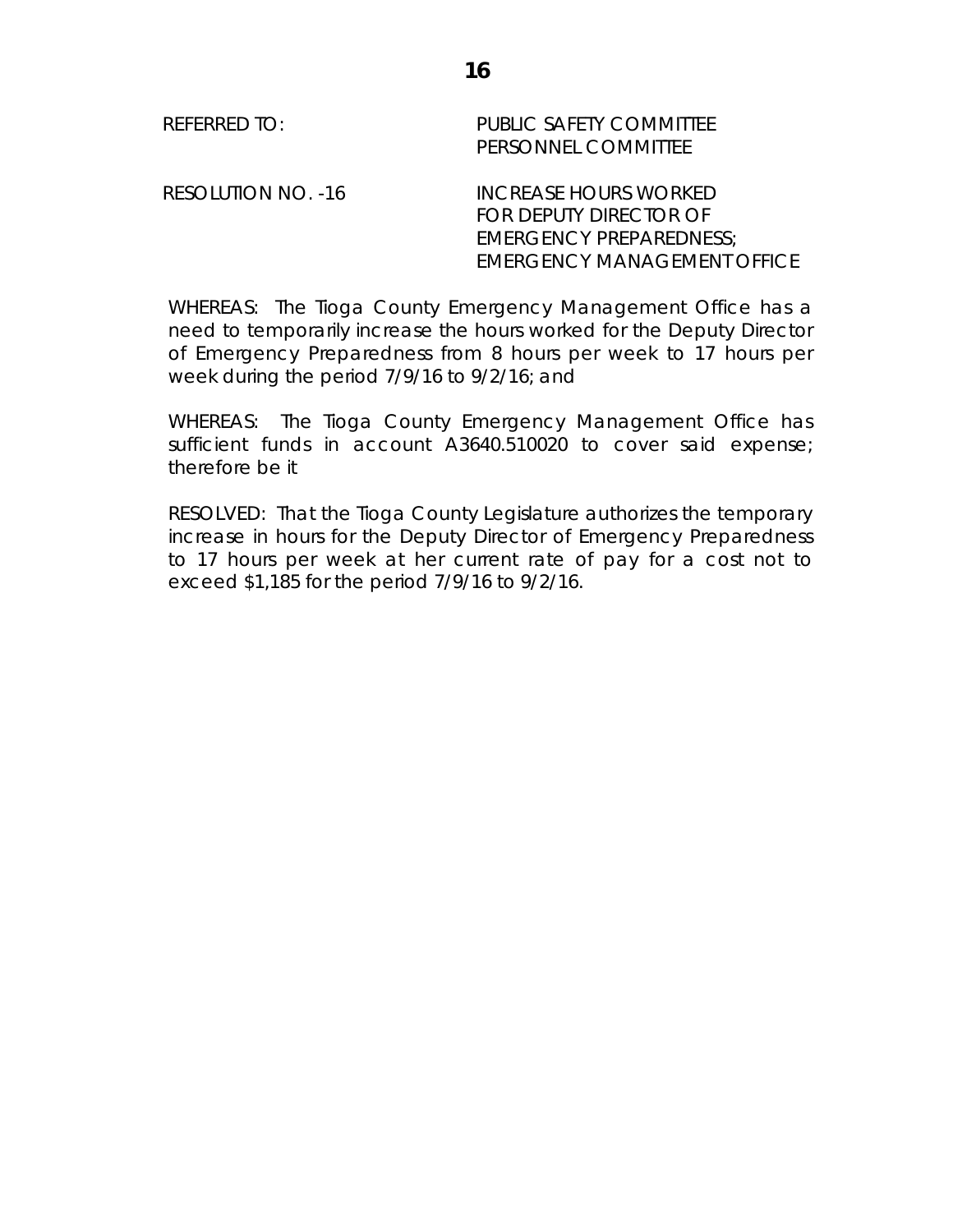| <b>REFERRED TO:</b>       | <b>PUBLIC WORKS COMMITTEE</b><br>PERSONNEL COMMITTEE                                                                                                                                |
|---------------------------|-------------------------------------------------------------------------------------------------------------------------------------------------------------------------------------|
| <b>RESOLUTION NO. -16</b> | <b>AUTHORIZATION TO ABOLISH</b><br>ONE (1) VACANT ACCOUNT<br><b>CLERK-TYPIST POSITION AND</b><br><b>CREATE ONE (1) SENIOR</b><br><b>ACCOUNT CLERK-TYPIST</b><br><b>PUBLIC WORKS</b> |

WHEREAS: Legislative approval is required to abolish and create any positions within Tioga County; and

WHEREAS: An Account Clerk-Typist position (CSEA SG IV, \$25,314 – 26,014) became vacant in June 2016 within the Public Works Department and since that time, the Commissioner has reviewed his administrative needs; and

WHEREAS: The Commissioner of Public Works has submitted a New Position Duties Statement to the Personnel Officer, who has determined that the Senior Account Clerk-Typist classification accurately reflects the nature of the work to be performed; therefore be it

RESOLVED: That one (1) vacant full-time Account Clerk-Typist position shall be abolished and one (1) full-time Senior Account Clerk-Typist position (CSEA SG V, \$26,713 - \$27,413) shall be created effective August 10, 2016.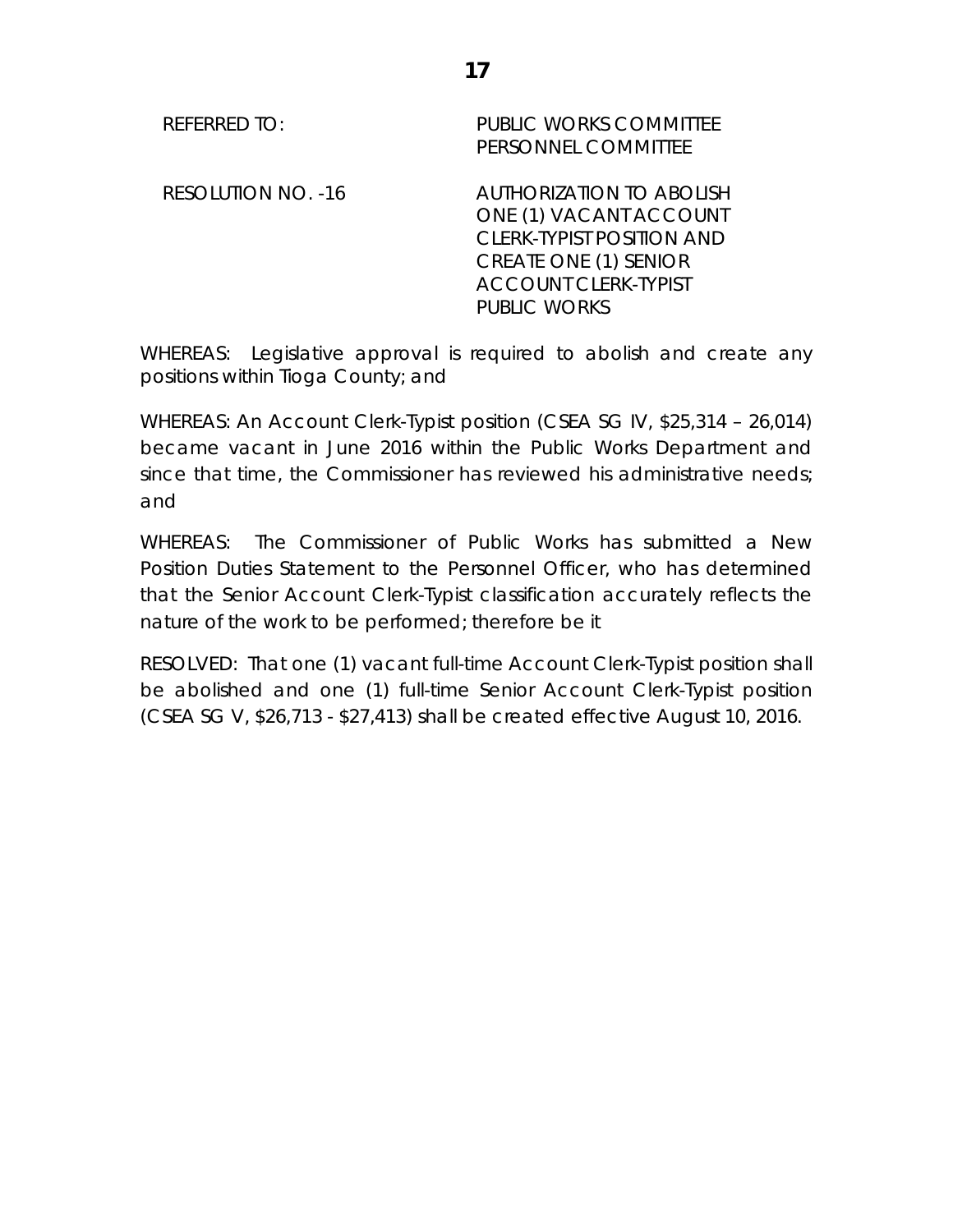| REFERRED TO:       | <b>HEALTH &amp; HUMAN SERVICES</b><br><b>COMMITTEE</b><br>PERSONNEL COMMITTEE                                                                                                       |
|--------------------|-------------------------------------------------------------------------------------------------------------------------------------------------------------------------------------|
| RESOLUTION NO. -16 | AUTHORIZE THE<br>RECLASSIFICATION OF<br>CERTIFIED ALCOHOL & DRUG<br>COUNSELOR POSITION TO<br>SENIOR CERTIFIED ALCOHOL &<br>DRUG COUNSELOR<br>DEPARTMENT OF MENTAL<br><b>HYGIENE</b> |

WHEREAS: Legislative approval is required to reclassify any position within Tioga County; and

WHEREAS: Upon review of clinical staff and treatment programs, the Director of Community Services has identified a need to create a senior level staff person to better serve clients within the county's alcohol and substance abuse treatment programs; and

WHEREAS: The Director of Community Services has submitted a new position duties statement and upon review, the Personnel Officer has determined the classification of Senior Certified Alcohol & Drug Counselor adequately represents the tasks involved; and

WHEREAS: The Director of Community Services would like to reclassify one (1) Certified Alcohol & Drug Counselor (CSEA SG XI, \$39,795- 40,495) position currently filled by the incumbent with the most seniority within her department; therefore be it

RESOLVED: That the Tioga County Legislature authorizes the reclassification of the Certified Alcohol & Drug Counselor position, currently filled by Wayne Amendola, to the position of Senior Certified Alcohol & Drug Counselor effective August 22, 2016; and be it further

RESOLVED: That the title of Senior Certified Alcohol & Drug Counselor shall be placed in CSEA SG XIII (\$43,502 – 44,202) and that Mr. Amendola's annual salary shall be \$43,503.